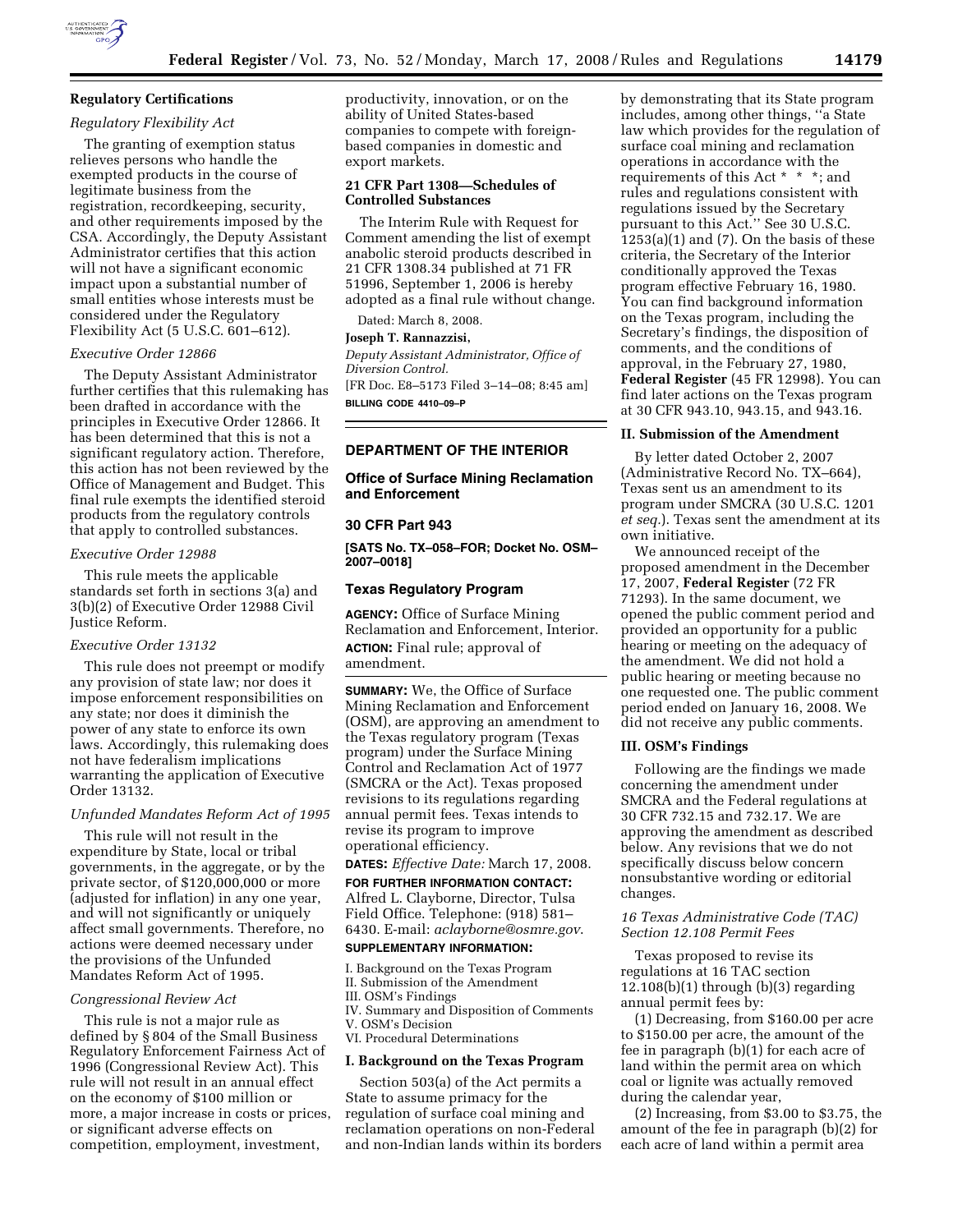covered by a reclamation bond on December 31st of the year, and

(3) Increasing, from \$3,550.00 to \$4,200.00, the amount of the fee in paragraph (b)(3) for each permit in effect on December 31st of the year.

The Federal regulations at 30 CFR 777.17, concerning permit fees, provide that applications for surface coal mining permits must be accompanied by a fee determined by the regulatory authority. The Federal regulations also provide that the fees may be less than, but not more than the actual or anticipated cost of reviewing, administering, and enforcing the permit. In its letter dated October 2, 2007 (Administrative Record No. TX–664), Texas advised us that the monies collected from the revised annual permit fees, when coupled with the permit application fees are not expected to exceed 50 percent of the anticipated costs to administer the coal mining regulatory program for State fiscal years 2007 and 2008.

We find that Texas' proposed permit fees including the annual permit fees are reasonable and are consistent with the discretionary authority provided by the Federal regulations at 30 CFR 777.17.

### **IV. Summary and Disposition of Comments**

### *Public Comments*

We asked for public comments on the amendment, but did not receive any.

#### *Federal Agency Comments*

On November 9, 2007, under 30 CFR 732.17(h)(11)(i) and section 503(b) of SMCRA, we requested comments on the amendment from various Federal agencies with an actual or potential interest in the Texas program (Administrative Record No. TX–664.01). We did not receive any comments.

## *Environmental Protection Agency (EPA) Concurrence and Comments*

Under 30 CFR 732.17(h)(11)(ii), we are required to get a written concurrence from EPA for those provisions of the program amendment that relate to air or water quality standards issued under the authority of the Clean Water Act (33 U.S.C. 1251 *et seq.*) or the Clean Air Act (42 U.S.C. 7401 *et seq.*). None of the revisions that Texas proposed to make in this amendment pertain to air or water quality standards. Therefore, we did not ask EPA to concur on the amendment. However, on November 9, 2007, under 30 CFR 732.17(h)(11)(i), we requested comments on the amendment from the EPA (Administrative Record No. TX–664.01). The EPA did not respond to our request.

*State Historical Preservation Officer (SHPO) and the Advisory Council on Historic Preservation (ACHP)* 

Under 30 CFR 732.17(h)(4), we are required to request comments from the SHPO and ACHP on amendments that may have an effect on historic properties. On November 9, 2007, we requested comments on Texas' amendment (Administrative Record No. TX–664.01), but neither responded to our request.

### **V. OSM's Decision**

Based on the above findings, we approve the amendment Texas sent us on October 2, 2007.

To implement this decision, we are amending the Federal regulations at 30 CFR Part 943, which codify decisions concerning the Texas program. We find that good cause exists under 5 U.S.C. 553(d)(3) to make this final rule effective immediately. Section 503(a) of SMCRA requires that the State's program demonstrate that the State has the capability of carrying out the provisions of the Act and meeting its purposes. Making this rule effective immediately will expedite that process. SMCRA requires consistency of State and Federal standards.

### **VI. Procedural Determinations**

### *Executive Order 12630—Takings*

This rule does not have takings implications. This determination is based on the analysis performed for the counterpart Federal regulation.

### *Executive Order 12866—Regulatory Planning and Review*

This rule is exempted from review by the Office of Management and Budget (OMB) under Executive Order 12866.

### *Executive Order 12988—Civil Justice Reform*

The Department of the Interior has conducted the reviews required by section 3 of Executive Order 12988 and has determined that this rule meets the applicable standards of subsections (a) and (b) of that section. However, these standards are not applicable to the actual language of State regulatory programs and program amendments because each program is drafted and promulgated by a specific State, not by OSM. Under sections 503 and 505 of SMCRA (30 U.S.C. 1253 and 1255) and the Federal regulations at 30 CFR 730.11, 732.15, and 732.17(h)(10), decisions on proposed State regulatory programs and program amendments submitted by the States must be based solely on a determination of whether the submittal is consistent with SMCRA and its implementing Federal regulations and whether the other requirements of 30 CFR parts 730, 731, and 732 have been met.

### *Executive Order 13132—Federalism*

This rule does not have Federalism implications. SMCRA delineates the roles of the Federal and State governments with regard to the regulation of surface coal mining and reclamation operations. One of the purposes of SMCRA is to ''establish a nationwide program to protect society and the environment from the adverse effects of surface coal mining operations." Section  $503(a)(1)$  of SMCRA requires that State laws regulating surface coal mining and reclamation operations be ''in accordance with'' the requirements of SMCRA, and section 503(a)(7) requires that State programs contain rules and regulations ''consistent with'' regulations issued by the Secretary pursuant to SMCRA.

### *Executive Order 13175—Consultation and Coordination With Indian Tribal Governments*

In accordance with Executive Order 13175, we have evaluated the potential effects of this rule on federallyrecognized Indian tribes and have determined that the rule does not have substantial direct effects on one or more Indian tribes, on the relationship between the Federal Government and Indian tribes, or on the distribution of power and responsibilities between the Federal Government and Indian tribes. This determination is based on the fact that the Texas program does not regulate coal exploration and surface coal mining and reclamation operations on Indian lands. Therefore, the Texas program has no effect on federallyrecognized Indian tribes.

### *Executive Order 13211—Regulations That Significantly Affect the Supply, Distribution, or Use of Energy*

On May 18, 2001, the President issued Executive Order 13211 which requires agencies to prepare a Statement of Energy Effects for a rule that is (1) considered significant under Executive Order 12866, and (2) likely to have a significant adverse effect on the supply, distribution, or use of energy. Because this rule is exempt from review under Executive Order 12866 and is not expected to have a significant adverse effect on the supply, distribution, or use of energy, a Statement of Energy Effects is not required.